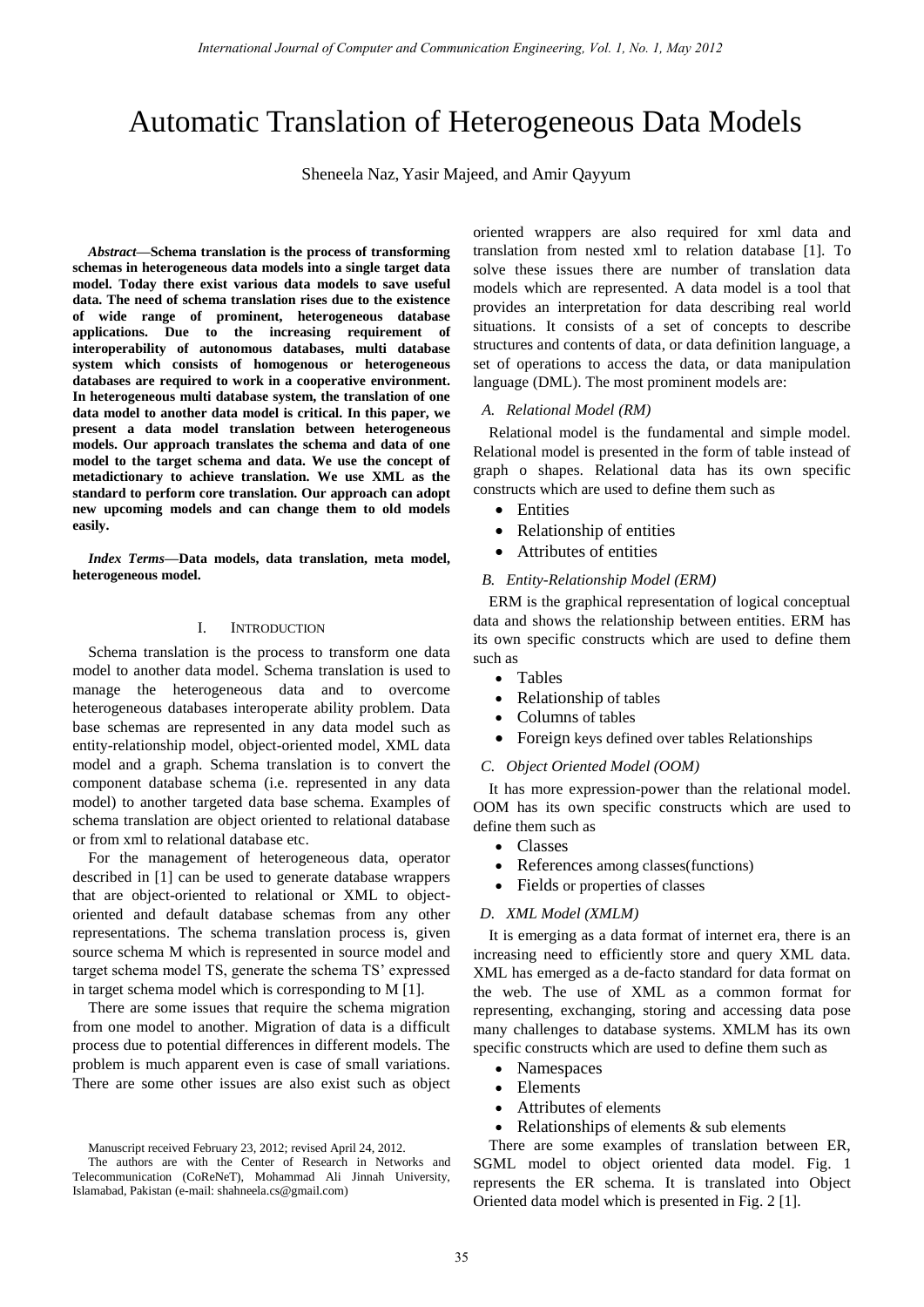

Fig. 2. Translation of ER schema into object oriented model

Name

Some of the main issues in schema translation between two models are

- Incompleteness which refers to the potential loss of information which means that there might be some patterns in the source schema that can't be adequately represented in the target schema
- Eliminating redundancies caused by shared elements Performing optimizations

There are two schema Translation approaches [26] which are

• Direct Translation

Nam

Indirect Translation

In direct translation, directly one data model is translated to another data mode. For this type of translation dedicated translation rules and algorithm are defined. It required a translation algorithm for each direction (e.g. from model A to model B and from model B to model A) as described in Figure 3. So this technique is model specific and there is not uniform approach for heterogeneous data model translation. The main disadvantaged of this approach is high complexity and low extensibility [26] because it required  $n*(n-1)$ translation algorithms for n number of data models. Low extensibility means, if new model is added in direct translation approach then 2\*n algorithms are required for n number of data models.



Fig. 3. Direct translation

Indirect translation is the less complex as compared to direct translation because it required only two steps for data translation [26]. During the process of translation from model A to model, it required intermediate model as described in Figure 4. In first step for data translation, model A is translated into intermediate model and then intermediate model data is converted into model B. The disadvantages of direct translation approach become the advantage of indirect translation. It required only 2\*n algorithms for n number of data model translation. Another advantage is high extensibility, because it required only two algorithms for n number of data model translations.



Fig. 4. Indirect translations

In this paper, we use the indirect approach for data model translations because it has the advantages as compared to the direct translation as described in above paragraphs.

## II. LITERATURE SURVEY

According to the literature, the problem of data model translation is drastically important with respect to model management. Model management is influenced by its two major advantages: low complexity and high extensibility. Metamorphosing from conceptual data models (e.ER, OR, Rel, XSD) to object oriented database model have been studied widely over the past years [16], [17], [18], [19].

Various proposals exist that consider schema translation. The term RETOO (RElational-ToObject-Qriented) is defined [20], which translates the relational schema into object oriented database schema using a set of translation rules. These translation rules derived from inclusion dependencies, key attributes and types of attributes. RETOO not only asserts the relational semantics but also enhance the object-oriented data modeling concepts using objectoriented data modeling concepts such as inheritance and aggregation. This translation scheme is simple and complete approach as compared to previous approaches [21], [ 22]. However this approach can be used just to convert relational to object oriented. This prototype is compared with other translation schemes [21], [23], [24].

"Schema-based translation system" [5] presented the TransScn translation system which is used the schema matching process for schema translation. This scheme is based on rule based method. Rules define the similarity and differences between two given schemas. The approach then uses rules to translate the instance of one schema into the instance of another schema. This system provides the convenient method for data conversion into another model. However if a new model needed to be translated into another model, we have to define new rules for translation.

In "automatic techniques for data model translation" [25] a framework for translation of data between heterogeneous models using a notion of meta-model is proposed. The approach takes a model, scheme and data as input; and translates into a target scheme and target data. Schemes are expressed in XML format in the approach. The output of the scheme is basically a set of metaprimitives like elements, relation, attribute, base domain, relationship, set, ordered list etc. In order to translate, the technique tried to translate each primitive in one domain to the associated primitive in the target model. The limitation of this approach is that it first defines the XML schema of every model's schema. So with the emergence of any new model we first need to define a mechanism to define its corresponding XML schema.

Some translation schemes or algorithms used the rules [26], [28] during the process of data model translation and some techniques used the dictionary [27] for translation. Paolo et al. [1] defined the generic translation scheme. It is mainly the implementation of ModelGen operator. This technique used both data dictionary and rules for data model translation. In super model, source data model elements are translated into generic homogenous data models. After that it applies the three main steps which are: first it removes the aggregation attributes and converts into one-to-many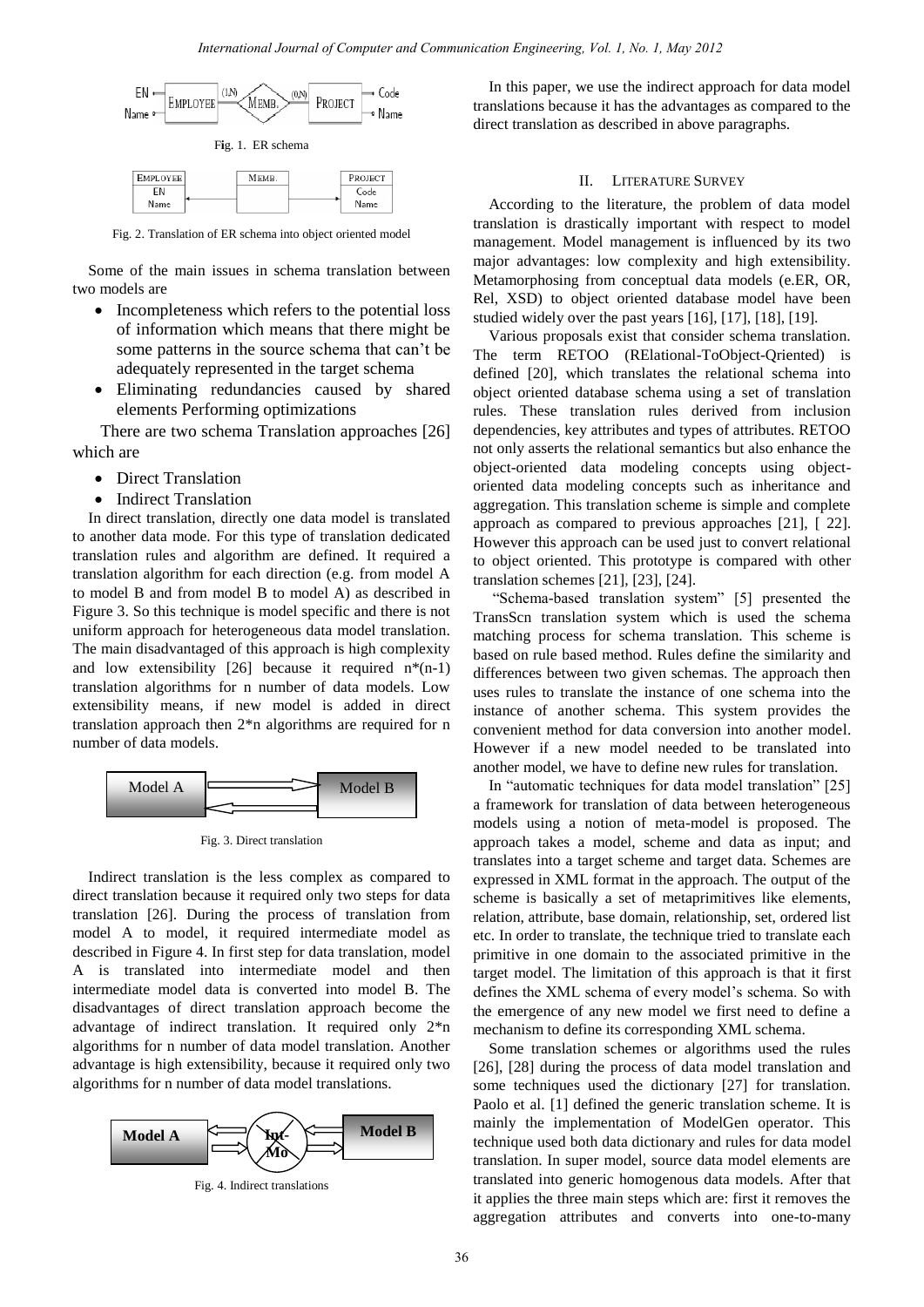relationship and creates new abstracts. Second, it removes the many-to-many relationship and converts it into one-tomany aggregation and creates new abstracts. Third, finally it removes the one-to-many aggregation and creates the relationship between abstracts through the reference.

Paolo et al. [27] defined the generic translation method which is based on MIDST model. Midst model is already defined. In this translation method firstly import source model into data dictionary and stored it in metadata form. Translation step is performed according to the datalog program. Datalog program contains the basic transformation steps. Whereas in Paolo defined scheme which is runtime MIDST, it knows the source data model and its schema. In intermediate step, it transforms the source schema corresponding to the destination schema. Then it automatically generates the views based on datalog rules.

## III. PROPOSED TECHNIQUE

We present a technique that is model independent i.e. allows the definition of any possible model; and it can convert the schema of any model into any other model. Furthermore it also caters the emergence of new models i.e. it can facilitate new coming models. We use the concept of metadictionary somewhat like presented in Atzeni et al. [1]. However we used a simplified version of this dictionary as the dictionary just consist of meta constructs and there is no concept of super model in our approach.



Fig. 5. Proposed architecture

According to Atzeni & Torlone et al. [29]; the constrcucts in the various models are rather similar. So they can be classified into a small number of categories called metaconstructs; and furthermore we can define translations on the basis of these metaconstructs. We use this concept as the basis of our technique. Our approach also uses an important observation by Hull and King's [30] that the constructs used in most known models can be expressed by a limited set of generic metaconstructs. Fig. 5 shows our proposed technique.

Our proposed scheme takes a source model  $M_s$  as input and translates it into a target model  $M_t$ . It accomplishes this by converting the schema of source  $S_s$  into target schema  $S_t$ and it also converts the data of source model  $D_s$  into target data D<sub>t</sub>. Both can be different models or even same ones. After taking the source model as input (step 1) the *Source XML Translator* consults the metadictionary to find the

constructs of the input model (step 2). Our dictionary just describes the constructs of the models, properties of the constructs and describes the general description of the constructs as defined by the model. Some part of metadictionary is somewhat similar as the metamodel proposed in [25]. The contents of the metadictionary are defined by the domain (model) experts. They will define each of the constructs and their properties in the metadictionary. Unlike the metadictionary of [1] our metadictionary does not copy the source schema into itself but it identifies the constructs of the input model and returns them back to the source XML translator (step 3). Source XML Translator then generates the description of those constructs in the form of XML document. It also generates the XML file for the instances (data) of the input model and sends it to the Target XML Translator. Source XML translator passes both XML documents (Schema and data) as the input to the *Target XML Translator* (step 4). Target XML Translator will perform the actual translation of source schema into target schema. This will take the constructs from the source schema (step 5) and and maps them onto the corresponding constructs in the target schema (step 6). This translation is based on the assumption described earlier that the constructs in the various models are rather similar [29]. Basically this component will map the construct of the source model to the corresponding (similar) item. Based on the similarity assumption we can apply generic transformation as well as the transformation based on some rules in case of the different versions of the same model. Apart from generic transformation another way can be to define models (Decision tree or classification models) to map the constructs of one data model to the constructs of the other model. The output of the target XML translator is the target schema and target data in the form of XML (step 7). Finally the target schema and data is generated.

Our scheme makes use of the existing knowledge from the domain expert of the different models. The output schema will be a valid schema for the target model. The output of source XML Translator if saved can be used to translate the same schema of the model to the other various schemas of the model.

## IV. CONCLUSION

We presented an approach for data model translations for heterogeneous models. We use metdictionary for the purpose of translation. Our scheme uses the XML as the core standard of translation, as XML is used as the standard for conversion purposes in various domains. We exploit the observation of similarity of constructs in various domains. We use generic transformation of models to avoid complexity of the process. Our approach has the ability to adopt new models and there is no need to add any module for new coming models.

#### **REFERENCES**

[1] P. Atzeni, P. Cappellari, R. Torlone, P. A. Bernstein, and G, Gianforme, "Model-Independent Schema Translation," *the VLDB Journal*, *Springer-Verlag*, 2008.